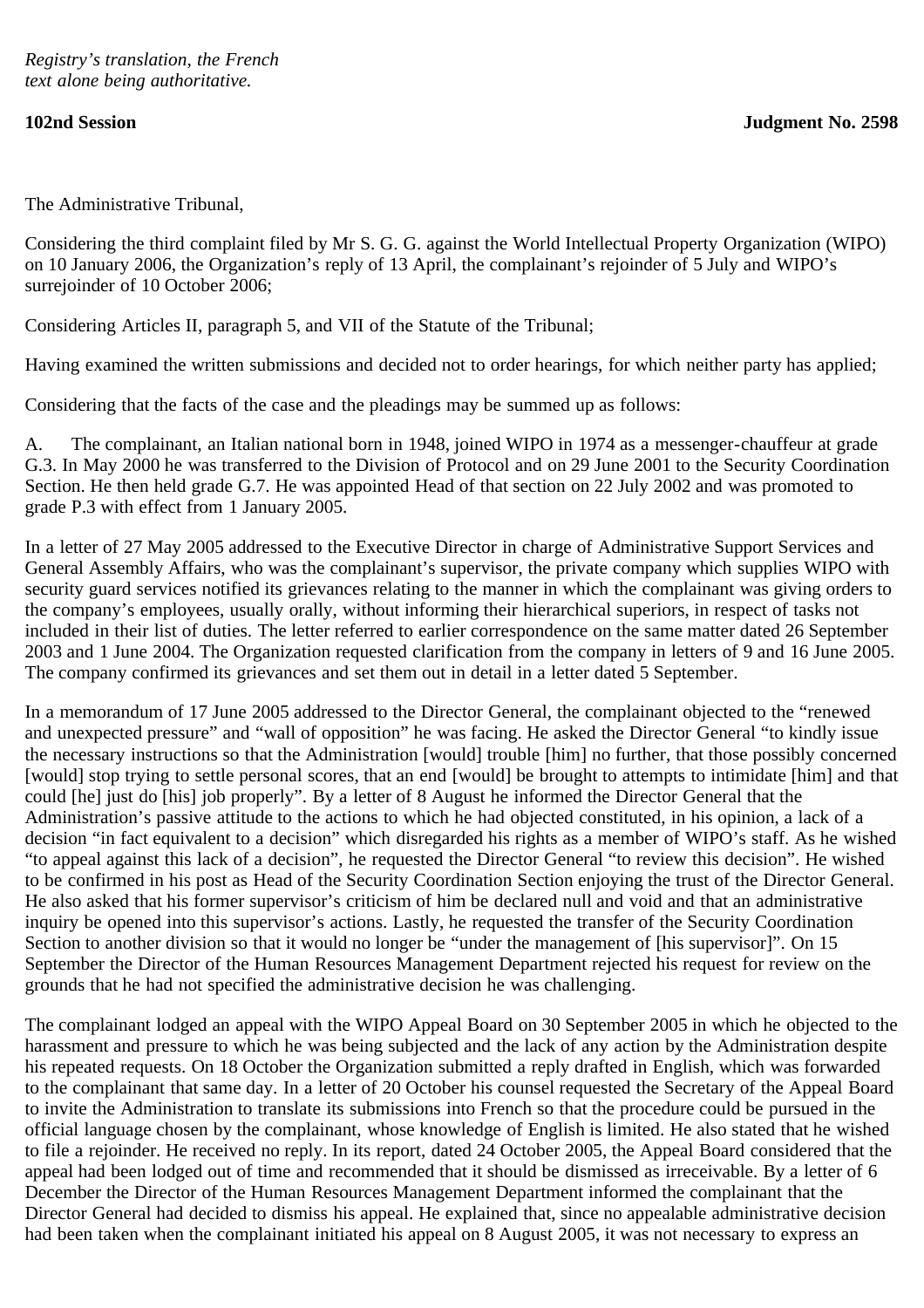opinion on the Appeal Board's findings with respect to time limitations and, accordingly, these findings had not been adopted. That is the impugned decision.

B. The complainant states that that decision constitutes a threefold violation of his rights. Firstly, he submits that, according to the Tribunal's well-established case law, the Director General should have carefully set forth the reasons for his decision because, in the complainant's opinion, he departed from the Appeal Board's recommendations by holding that the appeal had not been lodged out of time, but was irreceivable for want of an appealable decision. Secondly, the complainant alleges that the decision violated his procedural rights because, although in his initial appeal he had expressly reserved the right to make further submissions on the issue of receivability, the Appeal Board issued its report without affording him the possibility to submit a rejoinder to the Organization's reply. For this reason the principle of due process and the right to be heard have been breached. Thirdly, he contends that international civil servants are entitled to have measures taken to protect them from harassment. WIPO's refusal to address this issue is therefore a decision which may be challenged.

Since he is of the view that the above pleas are sufficient to justify the quashing of the impugned decision and referral of the case back to the Organization, the complainant merely provides an "outline of the main pleas" on the merits. He is of the opinion that he is being taken to task for observing, applying and ensuring compliance with the regulations in force at WIPO. He contends that the carping groundless criticisms, the disregard shown for his responsibilities, the pettifoggery he faces at work, the vague requests and absence of support from his supervisors and the Administration, the orchestration of criticism from a sub-contractor, the weight given to any critical remark about him, the constant calling into question of the explanations he furnishes and, lastly, in December 2005, the establishment of an excessively bad periodical report – in stark contrast to all his previous reports – are all factors which, taken together, demonstrate the existence of the harassment to which he is subject. He adds that the behaviour and out-of-place comments of various people – who are trying to settle personal scores and who, in doing so, are guilty of misuse of authority – disturb the day-to-day work of his service and create an intimidating and hostile working atmosphere.

The complainant requests the Tribunal to quash the impugned decision and to refer the case back to the Director General of WIPO "in order that he address the issues raised" and, after the Appeal Board has examined "the requests made" by the complainant in his letter of 8 August 2005, take a decision thereon. He also claims costs for the internal appeal proceedings and for the proceedings before the Tribunal.

C. In its reply the Organization submits that the complaint is irreceivable since, contrary to the requirements of Staff Regulation 11.1 and Staff Rule 11.1.1(b)(1), the complainant has not identified any appealable administrative decision. It taxes the complainant with presenting "outlandish requests", such as those he made in his letter of 8 August 2005, and then basing an appeal on non-compliance with these requests. It adds, however, that the Director General replied to the letter in question on 15 September, that the complainant did not lodge an appeal against this decision within the six-week deadline laid down in the above-mentioned Staff Rule and that any claim deriving from the letter of 8 August is therefore time-barred. In WIPO's opinion, the complainant's appeal is an abuse of procedure.

The Organization replies subsidiarily on the merits. It accuses the complainant of referring to "alleged (unspecified) actions by unnamed persons" in order "to create the impression of widespread conspiracies hatched against [him]" and repeatedly accuses him of not substantiating his allegations, in particular those of harassment. It informs the Tribunal that the complainant has been suspended temporarily awaiting the outcome of a pending inquiry into a number of his actions and dealings, which could lead to disciplinary measures since, in the Organization's opinion, the complainant has abused his authority as Head of the Security Coordination Section. It submits that all of the complainant's claims must be dismissed because they are either premature, or out of time in the case of those concerning his former supervisor, and in any case baseless. It denies any "conspiracy" against the complainant and suspects that he is seeking to obtain a "blank cheque" to silence all criticism concerning him. It states that it has "exhibited extraordinary restraint" in relations with him and considers the allegation that it has done nothing to be unfounded. It adds that, "in virtually all cases", the problems were rooted in his "general inability" to maintain good working relations. Lastly, it regards the complainant's appeal as a "vigorous attempt to anticipate the possible consequences" of the criticisms voiced of him in various reports, or to secure promotion.

D. In his rejoinder the complainant accuses the Organization of not addressing his arguments concerning the failure to state the reasons for the impugned decision and the violation of his right to be heard. He contends that, in accordance with the Tribunal's case law, the lack of an administrative decision may "confer a right of appeal" if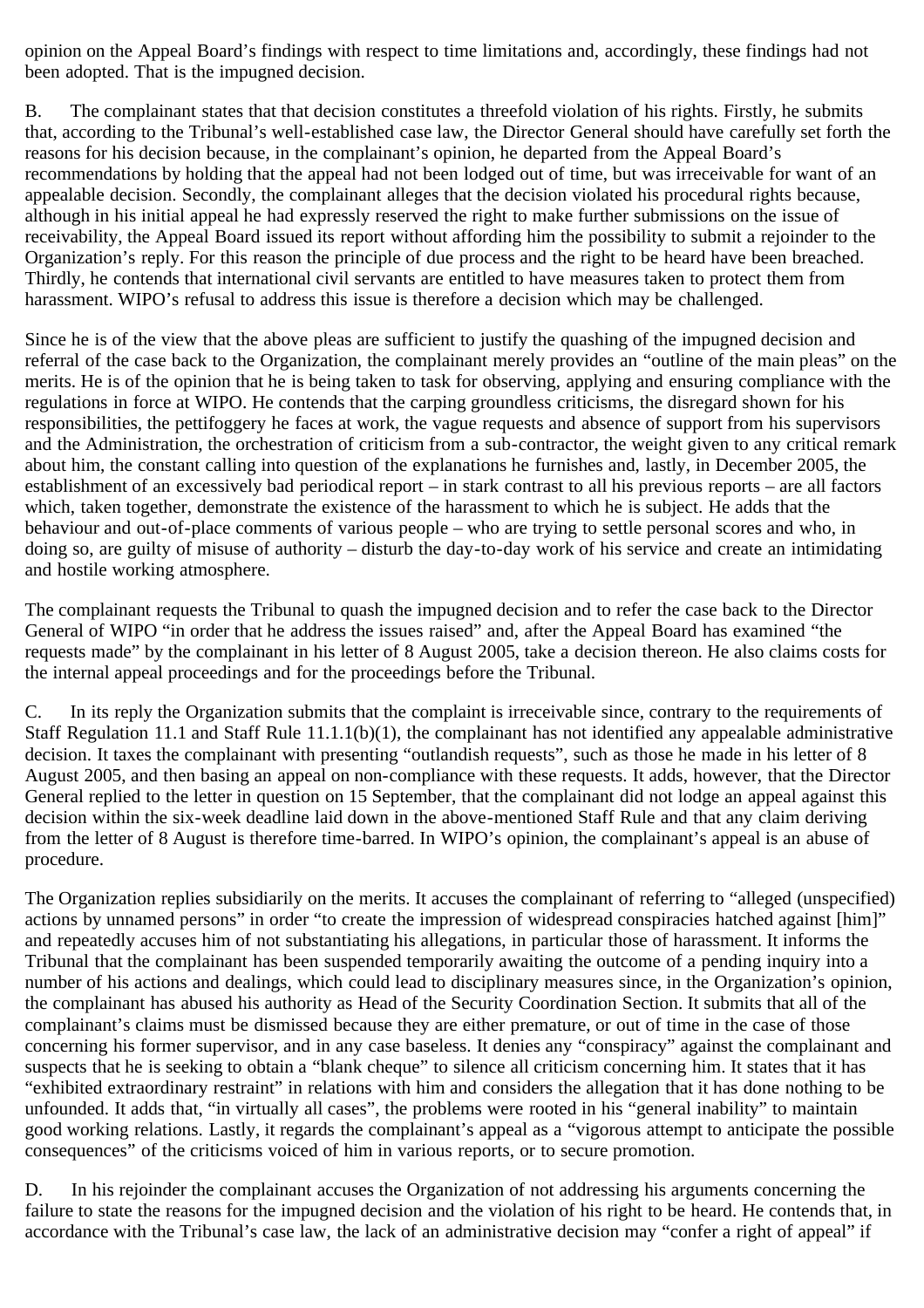the complainant has put formal claims "plainly stating the nature of his demands". He believes that he did so in his letter of 8 August 2005 and that "WIPO's refusal to address the issues raised" may be construed as an appealable decision. He adds that it is the Organization's duty to entertain complaints of harassment and that he is entitled to a decision by the Administration which is designed to halt such harassment. As for compliance with the deadline for lodging appeals, the complainant submits that the Organization contradicts itself because, in the impugned decision, it expressly stated that the Appeal Board's findings in this connection had not been adopted.

He observes that "obviously" many of the relevant facts are not recorded in written documents, but that the absence of proof does not permit the assertion made by WIPO that his allegations are baseless. He leaves it to the Appeal Board to determine the truth of his statements. He contends that his services have been entirely satisfactory, as witness his periodical reports up to March 2005 and his promotion to grade P.3. He accuses WIPO of referring to, and even annexing to its reply, documents containing reservations or comments which were subsequently withdrawn. He regards this as a "deceitful method of presentation [...] unworthy of a responsible international organisation" and requests that two annexes to the reply be discarded by the Tribunal. He adds that, since the lodging of his appeal, the harassment has not ceased (extremely bad periodical report, ongoing inquiry, suspension and advertisement of the post he still officially occupies). He categorically denies the "serious" and "unfounded" accusation of abuse of authority.

E. In its surrejoinder WIPO maintains that the complaint is irreceivable. It asserts that the Appeal Board did not inform it that the complainant wished to file a rejoinder and that it cannot therefore be deemed to be at fault in that respect. It adds that, in any case, the complainant has been able to submit his comments to the Tribunal and that he has thus had the possibility of remedying any defect. It considers that referring the case to the Director General on these grounds would be "pointless".

As to the merits, it notes that the complainant did not complain of harassment until the company which provides WIPO with security guard services notified its grievances relating to his conduct. The Organization takes the view that the allegations of harassment, the substance of which it contests, have been made by the complainant solely in order to protect himself from a predictably negative assessment of his services. Regarding the requests he made in his letter of 8 August 2005, it submits that the first request is vexatious since he already occupies the post in which he wishes to be confirmed, that if his request that his section be transferred to another division were to be accepted it would seriously encroach on the Director General's discretion to manage the Organization and, lastly, that his request that an administrative inquiry be opened into his former supervisor's actions shows that he has no evidence. It adds that the mere act of lodging a complaint of harassment does not entitle him to mobilise the whole Administration and all the internal appeal procedures for its examination. WIPO accuses the complainant of trying to reverse the burden of proof which, it asserts, lies with the person alleging harassment. It draws attention to the fact that he would not have been promoted on 1 January 2005 if he were being harassed by the Organization. In this respect it says that this promotion was "an attempt to motivate the complainant" and that "it is clear that, from at least 2002 onwards, none of [his] periodical reports was devoid of diverging opinions or express reservations". It is opposed to the withdrawal of documents requested by the complainant since the documents in question are part of a "diverging opinion" which has been maintained concerning a periodical report. Lastly, it explains that the vacancy notices to which the complainant refers are connected with the reorganisation of the security activities of the Office of Administrative Support Services and General Assembly Affairs and do not relate to the complainant's post.

## CONSIDERATIONS

1. The complainant, who joined WIPO in 1974 as a messenger-chauffeur, was assigned to the Security Coordination Section as from 29 June 2001. At the material time, he was Head of that section and held grade P.3.

2. Considering that he was being harassed, on 17 June 2005 he first asked the Director General to take action.

After taking various other steps, on 30 September 2005 he lodged an appeal to the WIPO Appeal Board against the Administration's decision not to respond to a request for review which he had submitted to the Director General on 8 August 2005.

The Appeal Board issued its report on 24 October 2005. It concluded that the appeal was irreceivable as, in its view, it had been filed out of time.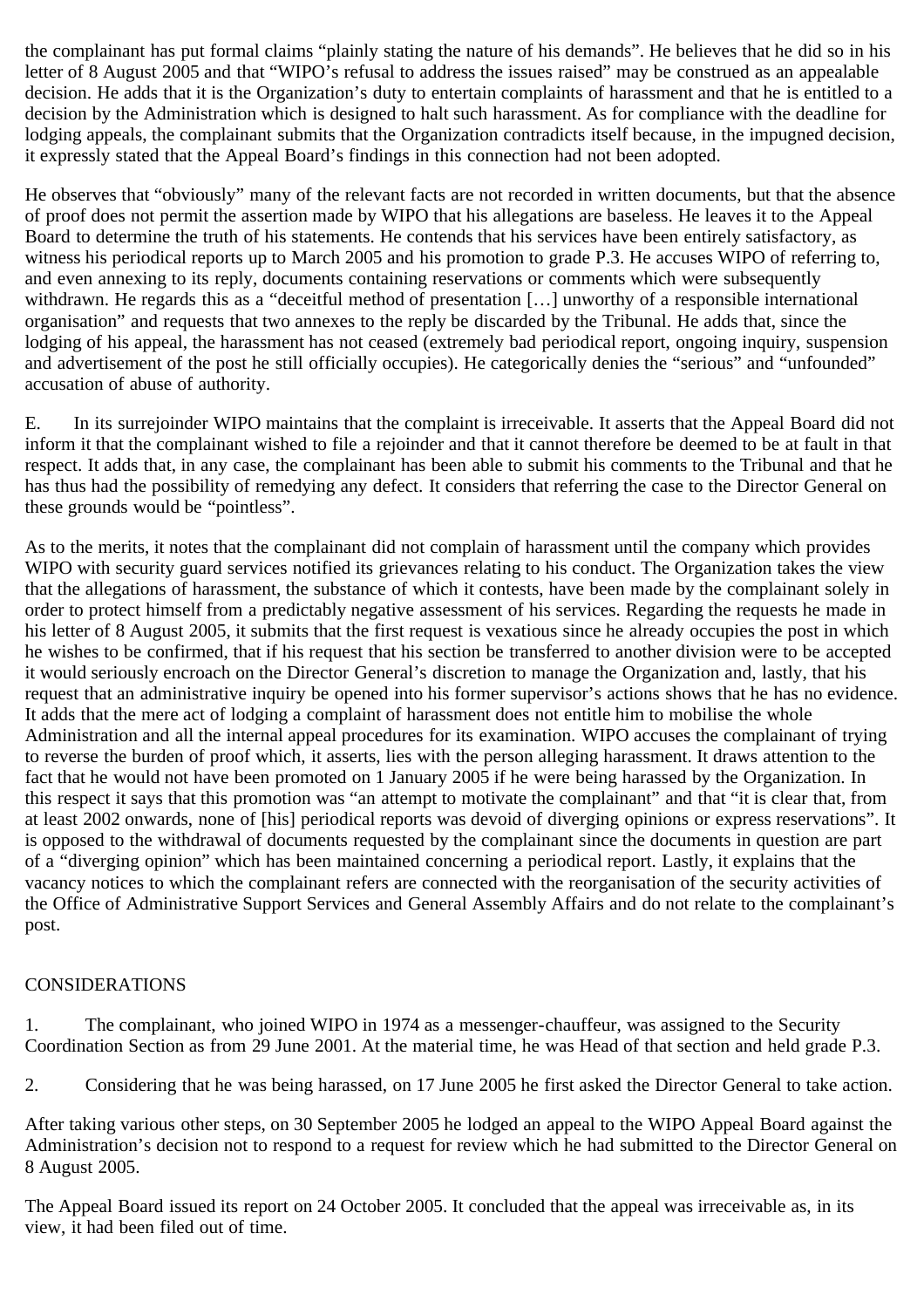On 6 December 2005 the complainant was informed that the Director General had decided to dismiss the internal appeal on the grounds that it was irreceivable because no appealable administrative decision had been taken.

3. He principally requests the Tribunal to quash that decision and to refer the case back to the Director General in order that he take a decision "on the requests made" in his letter of 8 August 2005, after they have been examined by the Appeal Board.

4. His main pleas are of a procedural nature. He asserts inter alia that his right to be heard has been violated. He submits that the principle of due process has been breached because he was not given the opportunity to express his views on the receivability of his appeal prior to the Director General's decision. He considers that this plea alone justifies the quashing of the impugned decision and the referral of the case back to the Organization in order that it might adopt a new decision. In his latest submissions the complainant asks the Tribunal to disregard two annexes to the Organization's reply because these two documents had been withdrawn. The Tribunal considers that this request is justified and will not take these documents into account.

5. The Organization submits that the complaint is irreceivable in its entirety and requests the Tribunal to dismiss it.

6. Having studied the submissions the Tribunal notes that, in the internal appeal he filed on 30 September 2005, the complainant expressly reserved the right to set out his position on the receivability of his appeal in the light of any explanations the Administration might supply in support of its reply; that in that reply the Organization dealt at length with the receivability of the internal appeal; that in his letter of 20 October 2005 the complainant asked to be allowed to submit a rejoinder to the Organization's reply and to have the said reply, which was in English, translated into French to enable him to "actually find out what it said"; and that the Appeal Board wrote its report four days after this request on which it had not acted.

In view of the above-mentioned circumstances the Tribunal considers that, as the receivability of the appeal was disputed in the Organization's reply, respect for the principle of due process and the right to be heard required that the complainant be afforded an opportunity to present his point of view.

The Tribunal holds that, although the Appeal Board was not obliged to accede to the complainant's request concerning translation of the Organization's reply, it ought to have informed the complainant so that he could, by his own means, "actually find out" what the reply said and, if necessary, submit a rejoinder within a reasonable period of time, as he wished to do.

7. The Tribunal considers that, as a result, the failure to observe the principle of due process deprived the complainant of his right to be heard on the essential issue of the receivability of his appeal.

Consequently, without any need to rule on the other pleas, the Director General's decision of 6 December 2005 must be quashed and the case referred back to the Organization so that a new decision can be taken in compliance with the rules of procedure.

8. Since he partially succeeds, the complainant is entitled to costs that the Tribunal sets in the amount of 2,000 Swiss francs.

## DECISION

For the above reasons,

- 1. The impugned decision is quashed.
- 2. The case is referred back to the Organization in order that it may proceed as indicated under 7 above.
- 3. WIPO shall pay the complainant 2,000 Swiss francs in costs.